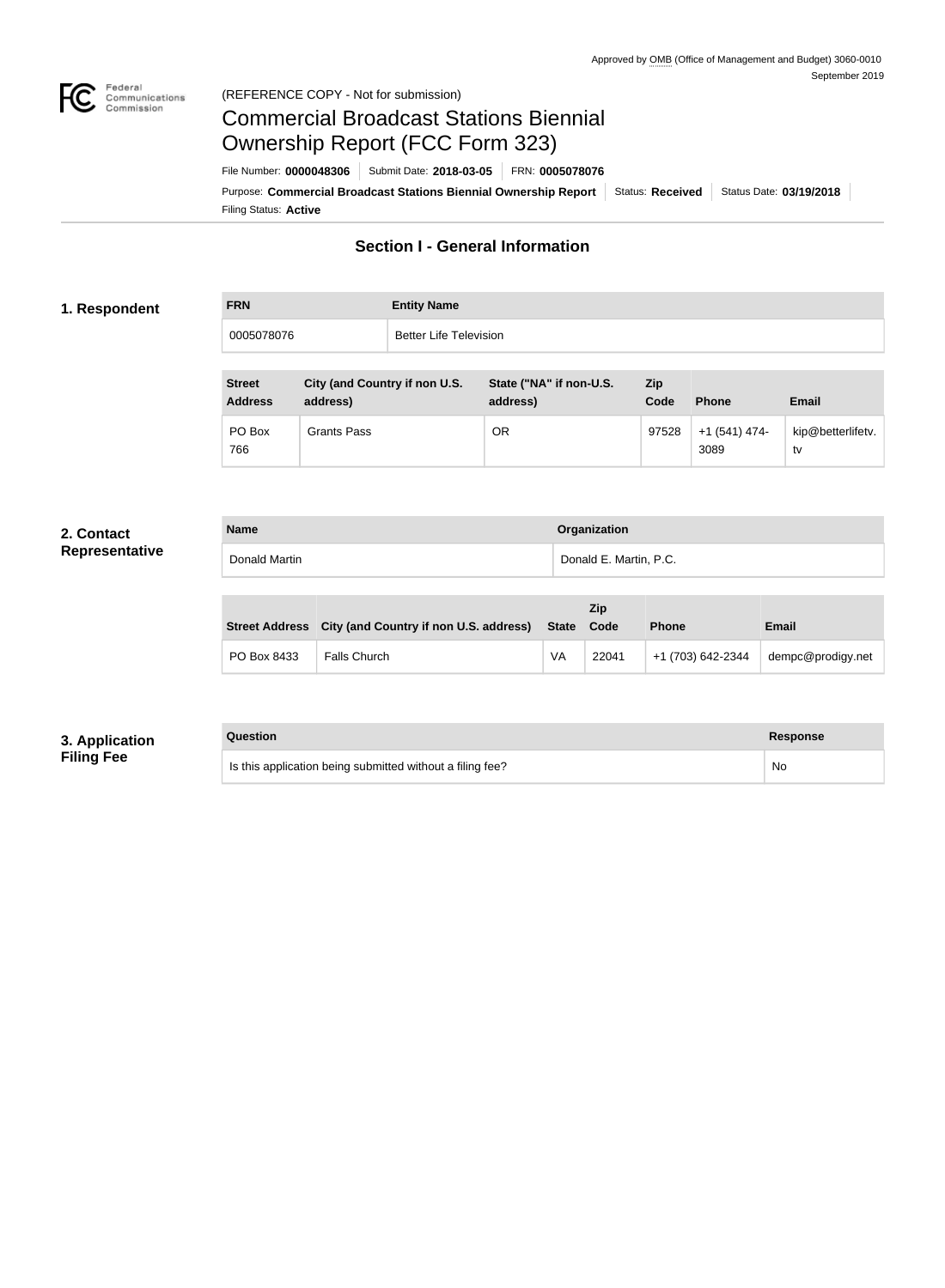| <b>Fees</b> | <b>Application Type</b> | <b>Form Number</b> | <b>Fee Code</b> | Quantity | <b>Fee Amount</b> | <b>Subtotal</b> |
|-------------|-------------------------|--------------------|-----------------|----------|-------------------|-----------------|
|             | Biennial                | Form 323           | <b>MAT</b>      | ◠<br>∼   | 85                | \$140.00        |
|             |                         |                    |                 |          | Total             | \$140.00        |

## **4. Nature of Respondent**

| (a) Provide the following information about the Respondent: |                            |  |
|-------------------------------------------------------------|----------------------------|--|
| <b>Relationship to stations/permits</b>                     | Licensee                   |  |
| <b>Nature of Respondent</b>                                 | Not-for-profit corporation |  |

**(b) Provide the following information about this report:**

| <b>Purpose</b> | Biennial                                                                                                                                                                               |
|----------------|----------------------------------------------------------------------------------------------------------------------------------------------------------------------------------------|
| "As of" date   | 10/01/2017                                                                                                                                                                             |
|                | When filing a biennial ownership report or validating<br>and resubmitting a prior biennial ownership report, this<br>date must be Oct. 1 of the year in which this report is<br>filed. |

## **5. Licensee(s) and Station(s)**

## **Respondent is filing this report to cover the following Licensee(s) and station(s):**

| Licensee/Permittee Name | <b>FRN</b> |
|-------------------------|------------|
| Better Life Television  | 0005078076 |

| Fac. ID No. | <b>Call Sign</b> | <b>City</b>          | <b>State</b> | <b>Service</b> |
|-------------|------------------|----------------------|--------------|----------------|
| 5004        | K17EZ-D          | ROGUE RIVER          | <b>OR</b>    | <b>LPD</b>     |
| 5005        | K25IM-D          | <b>MEDFORD</b>       | <b>OR</b>    | <b>LPD</b>     |
| 5006        | K44FH-D          | COOS BAY             | <b>OR</b>    | <b>LPD</b>     |
| 5007        | K47HT            | <b>ROSEBURG</b>      | <b>OR</b>    | <b>LPA</b>     |
| 5008        | K48HV-D          | <b>KLAMATH FALLS</b> | <b>OR</b>    | <b>LPD</b>     |
| 5010        | K23EX-D          | <b>MEDFORD</b>       | <b>OR</b>    | <b>DCA</b>     |
| 5011        | K47GI-D          | <b>GRANTS PASS</b>   | <b>OR</b>    | <b>DCA</b>     |
| 5012        | K48GO-D          | <b>CAVE JUNCTION</b> | <b>OR</b>    | <b>LPD</b>     |
| 24009       | <b>KAMK-LD</b>   | <b>EUGENE</b>        | <b>OR</b>    | <b>LPD</b>     |
| 24574       | K22FC-D          | <b>GRANTS PASS</b>   | <b>OR</b>    | <b>DCA</b>     |
| 31437       | <b>KTVC</b>      | <b>ROSEBURG</b>      | <b>OR</b>    | <b>DTV</b>     |
| 49529       | K33HH            | <b>REDDING</b>       | CA           | <b>LPA</b>     |
| 56149       | KUVU-LP          | <b>EUREKA</b>        | CA           | <b>LPA</b>     |
| 83306       | <b>KBLN-TV</b>   | <b>GRANTS PASS</b>   | <b>OR</b>    | <b>DTV</b>     |
| 128672      | K33GJ-D          | <b>MERLIN</b>        | <b>OR</b>    | <b>LPD</b>     |
| 130169      | K49IG-D          | <b>YREKA</b>         | CA           | <b>LPD</b>     |
|             |                  |                      |              |                |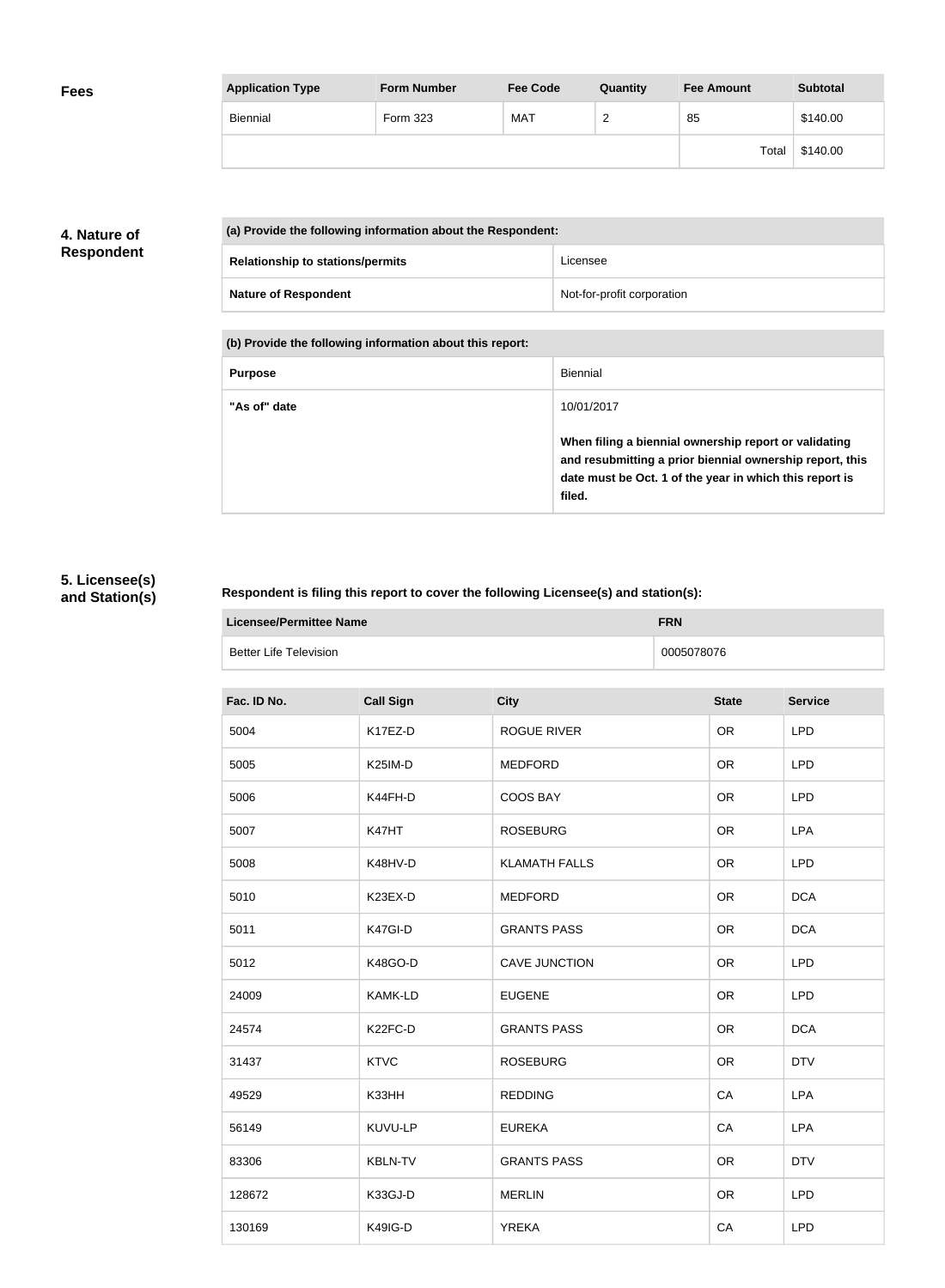| 130787 | K <sub>26</sub> H <sub>S</sub> -D | <b>TILLAMOOK</b> | <b>OR</b> | <b>LPD</b> |
|--------|-----------------------------------|------------------|-----------|------------|
| 182073 | <b>KNRC-LD</b>                    | <b>SPARKS</b>    | <b>NV</b> | <b>LPD</b> |
| 183714 | K43OQ-D                           | <b>ASTORIA</b>   | <b>OR</b> | <b>LPD</b> |
| 188826 | K <sub>25</sub> NO-D              | <b>GASQUET</b>   | CA        | <b>LPD</b> |

## **Section II – Biennial Ownership Information**

## **1. 47 C.F.R. Section 73.3613 and Other Documents**

Licensee Respondents that hold authorizations for one or more full power television, AM, and/or FM stations should list all contracts and other instruments set forth in 47 C.F.R. Section 73.3613(a) through (c) for the facility or facilities listed on this report. In addition, attributable Local Marketing Agreements (LMAs) and attributable Joint Sales Agreements (JSAs) must be disclosed by the licensee of the brokering station on its ownership report. If the agreement is an attributable LMA, an attributable JSA, or a network affiliation agreement, check the appropriate box. Otherwise, select "Other." Non-Licensee Respondents, as well as Licensee Respondents that only hold authorizations for Class A television and/or low power television stations, should select "Not Applicable" in response to this question.

#### **Document Information**

| Description of contract or instrument           | Articles of Incorporation                              |
|-------------------------------------------------|--------------------------------------------------------|
| Parties to contract or instrument               | Internal                                               |
| Date of execution                               | 06/1988                                                |
| Date of expiration                              | No expiration date                                     |
| <b>Agreement type</b><br>(check all that apply) | Other<br>Agreement Type: Corporate governance document |

#### **Document Information**

| Description of contract or instrument           | <b>Bylaws</b>                                          |
|-------------------------------------------------|--------------------------------------------------------|
| Parties to contract or instrument               | Internal                                               |
| Date of execution                               | 06/1988                                                |
| Date of expiration                              | No expiration date                                     |
| <b>Agreement type</b><br>(check all that apply) | Other<br>Agreement Type: Corporate governance document |

| <b>Document Information</b>                     |                                                        |  |
|-------------------------------------------------|--------------------------------------------------------|--|
| Description of contract or instrument           | <b>Network Affiliation Agreement</b>                   |  |
| Parties to contract or instrument               | Respondent and Three Angels Broadcasting Network, Inc. |  |
| Date of execution                               | 03/1997                                                |  |
| Date of expiration                              | No expiration date                                     |  |
| <b>Agreement type</b><br>(check all that apply) | Network Affiliation Agreement                          |  |

#### **2. Ownership Interests**

**(a)** Ownership Interests. This Question requires Respondents to enter detailed information about ownership interests by generating a series of subforms. Answer each question on each subform. The first subform listing should be for the Respondent itself. If the Respondent is not a natural person, also list each of the officers, directors, stockholders, non-insulated partners, non-insulated members, and any other persons or entities with a direct attributable interest in the Respondent pursuant to the standards set forth in 47 C.F.R. Section 73.3555. (A "direct" interest is one that is not held through any intervening companies or entities.) List each interest holder with a direct attributable interest in the Respondent separately.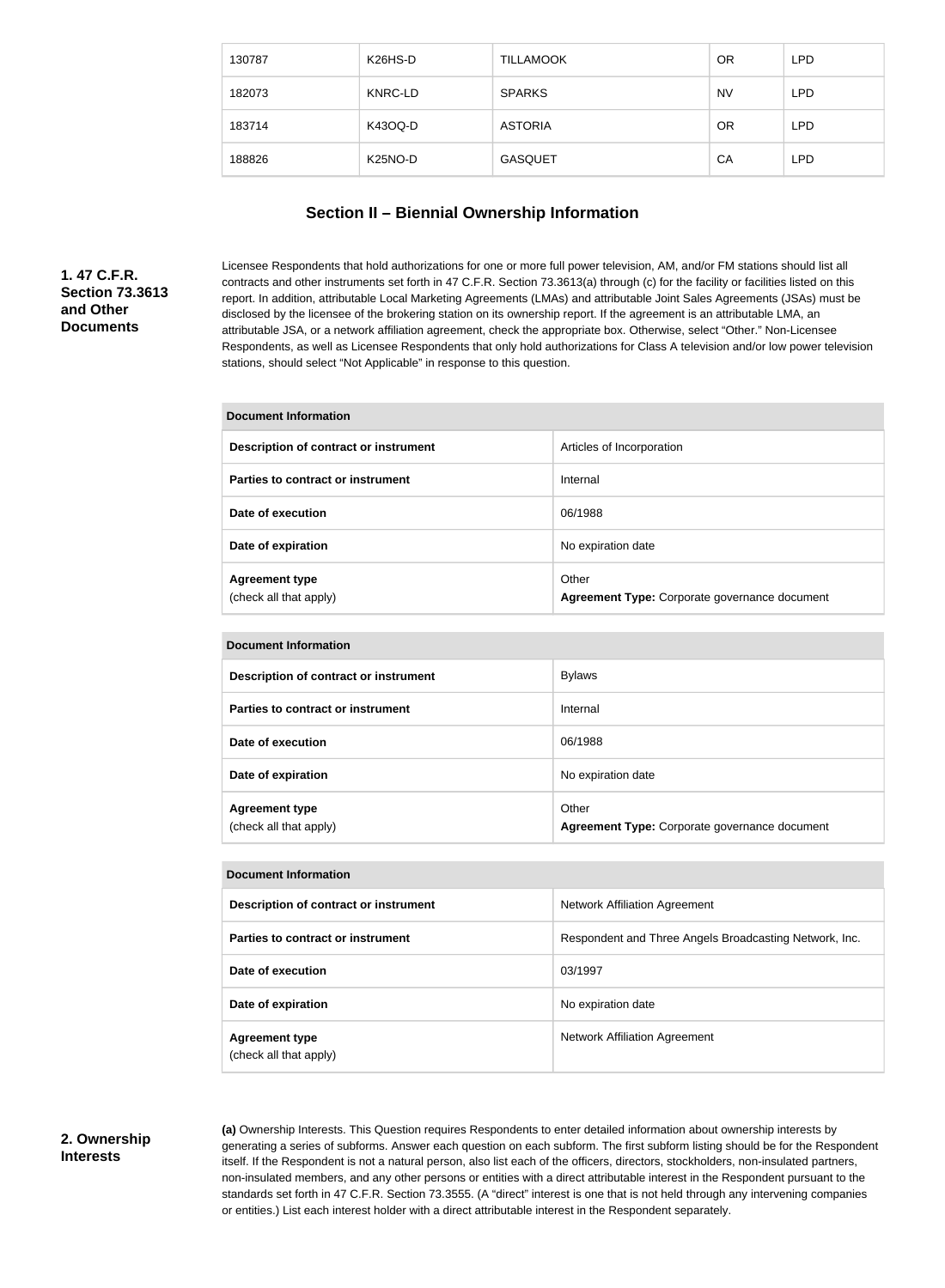Leave the percentage of total assets (Equity Debt Plus) field blank for an interest holder unless that interest holder has an attributable interest in the Respondent solely on the basis of the Commission's Equity Debt Plus attribution standard, 47 C.F.R. Section 73.3555, Note 2(i).

In the case of vertical or indirect ownership structures, list only those interests in the Respondent that also represent an attributable interest in the Licensee(s) for which the report is being submitted.

Entities that are part of an organizational structure that includes holding companies or other forms of indirect ownership must file separate ownership reports. In such a structure do not report, or file a separate report for, any interest holder that does not have an attributable interest in the Licensee(s) for which the report is being submitted.

Please see the Instructions for further detail concerning interests that must be reported in response to this question.

The Respondent must provide an FCC Registration Number for each interest holder reported in response to this question. Please see the Instructions for detailed information and guidance concerning this requirement.

| <b>Ownership Information</b>                            |                                                                                      |                      |                            |
|---------------------------------------------------------|--------------------------------------------------------------------------------------|----------------------|----------------------------|
| <b>FRN</b>                                              | 0005078076                                                                           |                      |                            |
| <b>Entity Name</b>                                      | <b>Better Life Television</b>                                                        |                      |                            |
| <b>Address</b>                                          | PO Box                                                                               | 766                  |                            |
|                                                         | <b>Street 1</b>                                                                      |                      |                            |
|                                                         | <b>Street 2</b>                                                                      |                      |                            |
|                                                         | <b>City</b>                                                                          | <b>Grants Pass</b>   |                            |
|                                                         | State ("NA" if non-U.S.<br>address)                                                  | <b>OR</b>            |                            |
|                                                         | <b>Zip/Postal Code</b>                                                               | 97528                |                            |
|                                                         | Country (if non-U.S.<br>address)                                                     | <b>United States</b> |                            |
| <b>Listing Type</b>                                     | Respondent                                                                           |                      |                            |
| <b>Positional Interests</b><br>(check all that apply)   | Respondent                                                                           |                      |                            |
| <b>Tribal Nation or Tribal</b><br><b>Entity</b>         | Interest holder is not a Tribal nation or Tribal entity                              |                      |                            |
| <b>Interest Percentages</b><br>(enter percentage values | Voting                                                                               | 0.0%                 | <b>Jointly Held?</b><br>No |
| from 0.0 to 100.0)                                      | <b>Equity</b>                                                                        | 0.0%                 |                            |
|                                                         | <b>Total assets (Equity Debt</b><br>Plus)                                            | 0.0%                 |                            |
| that do not appear on this report?                      | Does interest holder have an attributable interest in one or more broadcast stations |                      | No                         |

#### **Ownership Information**

| <b>FRN</b>     | 0019460740      |                       |
|----------------|-----------------|-----------------------|
| <b>Name</b>    | Patty Hyland    |                       |
| <b>Address</b> | PO Box          |                       |
|                | <b>Street 1</b> | 6661 Lower River Road |
|                | <b>Street 2</b> |                       |
|                | <b>City</b>     | <b>Grants Pass</b>    |
|                |                 |                       |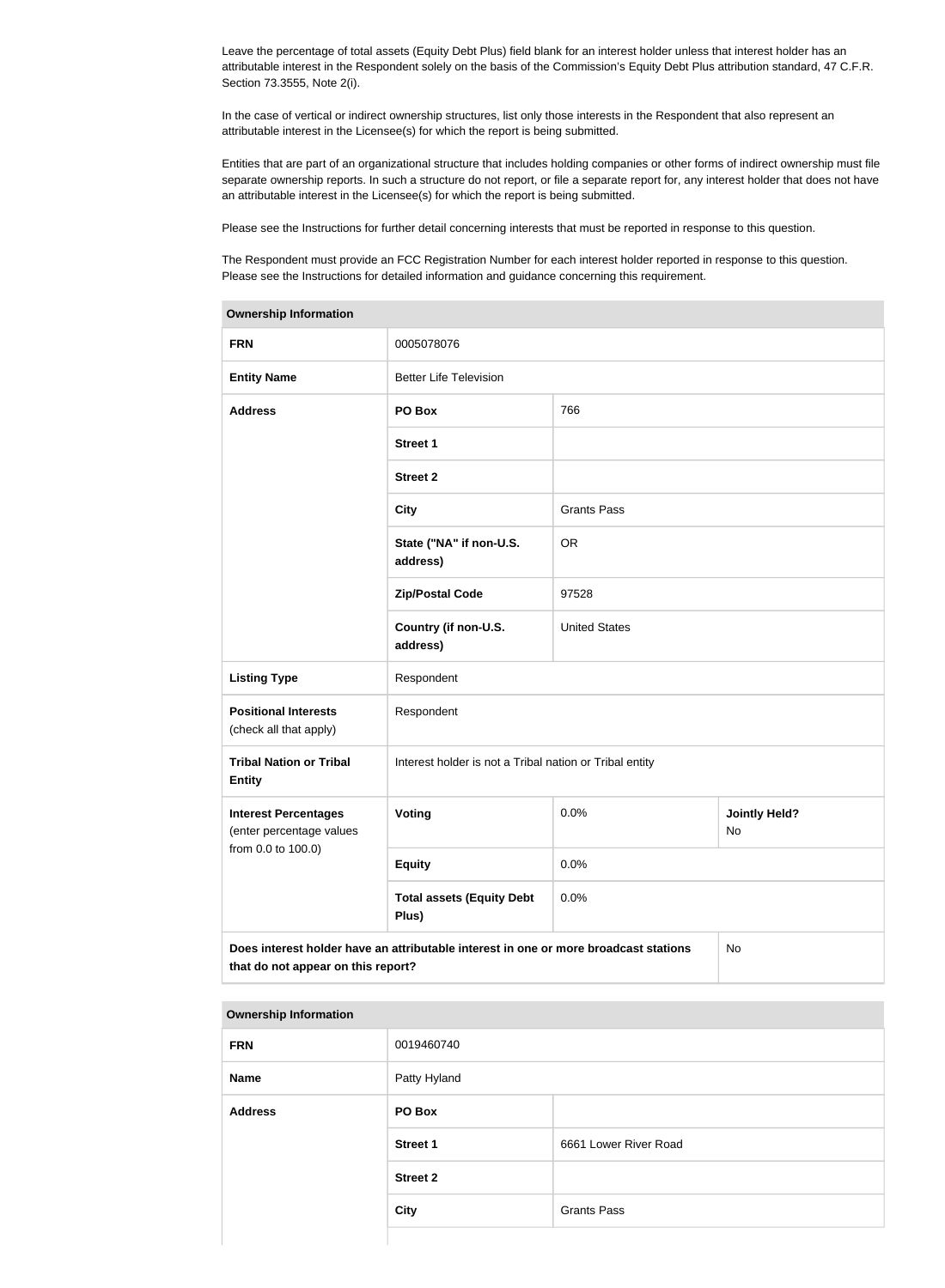|                                                                                      | State ("NA" if non-U.S.<br>address)       | <b>OR</b>              |                            |
|--------------------------------------------------------------------------------------|-------------------------------------------|------------------------|----------------------------|
|                                                                                      | <b>Zip/Postal Code</b>                    | 97526                  |                            |
|                                                                                      | Country (if non-U.S.<br>address)          | <b>United States</b>   |                            |
| <b>Listing Type</b>                                                                  | <b>Other Interest Holder</b>              |                        |                            |
| <b>Positional Interests</b><br>(check all that apply)                                | Director                                  |                        |                            |
| Citizenship, Gender,                                                                 | <b>Citizenship</b>                        | <b>US</b>              |                            |
| <b>Ethnicity, and Race</b><br><b>Information (Natural</b>                            | Gender                                    | Female                 |                            |
| Persons Only)                                                                        | <b>Ethnicity</b>                          | Not Hispanic or Latino |                            |
|                                                                                      | Race                                      | White                  |                            |
| <b>Interest Percentages</b><br>(enter percentage values<br>from 0.0 to 100.0)        | <b>Voting</b>                             | 10.0%                  | <b>Jointly Held?</b><br>No |
|                                                                                      | <b>Equity</b>                             | 0.0%                   |                            |
|                                                                                      | <b>Total assets (Equity Debt</b><br>Plus) | 0.0%                   |                            |
| Does interest holder have an attributable interest in one or more broadcast stations |                                           |                        | No                         |

| <b>FRN</b>                                                                    | 0016366122                          |                        |                            |
|-------------------------------------------------------------------------------|-------------------------------------|------------------------|----------------------------|
| <b>Name</b>                                                                   | Walter J. MacPhee                   |                        |                            |
| <b>Address</b>                                                                | PO Box                              |                        |                            |
|                                                                               | <b>Street 1</b>                     | 560 NE F Street A613   |                            |
|                                                                               | <b>Street 2</b>                     |                        |                            |
|                                                                               | <b>City</b>                         | <b>Grants Pass</b>     |                            |
|                                                                               | State ("NA" if non-U.S.<br>address) | <b>OR</b>              |                            |
|                                                                               | <b>Zip/Postal Code</b>              | 97526                  |                            |
|                                                                               | Country (if non-U.S.<br>address)    | <b>United States</b>   |                            |
| <b>Listing Type</b>                                                           | Other Interest Holder               |                        |                            |
| <b>Positional Interests</b><br>(check all that apply)                         | Officer, Director                   |                        |                            |
| Citizenship, Gender,                                                          | Citizenship                         | US                     |                            |
| <b>Ethnicity, and Race</b><br><b>Information (Natural</b>                     | Gender                              | Male                   |                            |
| <b>Persons Only)</b>                                                          | <b>Ethnicity</b>                    | Not Hispanic or Latino |                            |
|                                                                               | Race                                | White                  |                            |
| <b>Interest Percentages</b><br>(enter percentage values<br>from 0.0 to 100.0) | <b>Voting</b>                       | 10.0%                  | <b>Jointly Held?</b><br>No |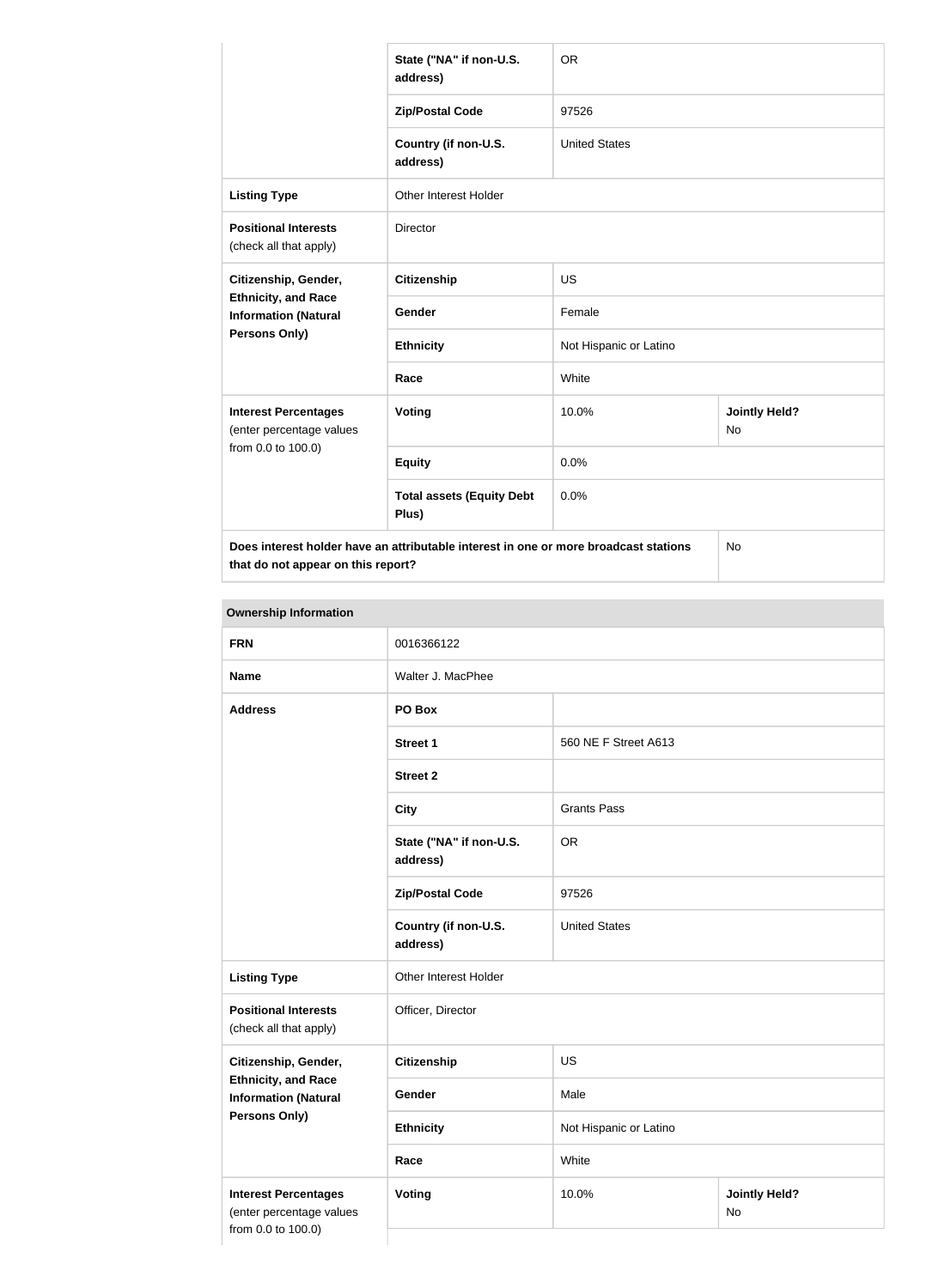|                                                                                            | <b>Equity</b>                             | $0.0\%$ |  |
|--------------------------------------------------------------------------------------------|-------------------------------------------|---------|--|
|                                                                                            | <b>Total assets (Equity Debt</b><br>Plus) | $0.0\%$ |  |
| Does interest holder have an attributable interest in one or more broadcast stations<br>No |                                           |         |  |

| <b>Ownership Information</b>                                                                                                     |                                           |                                     |  |
|----------------------------------------------------------------------------------------------------------------------------------|-------------------------------------------|-------------------------------------|--|
| <b>FRN</b>                                                                                                                       | 0027304468                                |                                     |  |
| <b>Name</b>                                                                                                                      | <b>Richard Duerksen</b>                   |                                     |  |
| <b>Address</b>                                                                                                                   | PO Box                                    |                                     |  |
|                                                                                                                                  | <b>Street 1</b>                           | 6236 SE Dunbar Drive                |  |
|                                                                                                                                  | <b>Street 2</b>                           |                                     |  |
|                                                                                                                                  | <b>City</b>                               | Portland                            |  |
|                                                                                                                                  | State ("NA" if non-U.S.<br>address)       | <b>OR</b>                           |  |
|                                                                                                                                  | <b>Zip/Postal Code</b>                    | 97236                               |  |
|                                                                                                                                  | Country (if non-U.S.<br>address)          | <b>United States</b>                |  |
| <b>Listing Type</b>                                                                                                              | Other Interest Holder                     |                                     |  |
| <b>Positional Interests</b><br>(check all that apply)                                                                            | Director                                  |                                     |  |
| Citizenship, Gender,                                                                                                             | <b>Citizenship</b>                        | <b>US</b>                           |  |
| <b>Ethnicity, and Race</b><br><b>Information (Natural</b>                                                                        | Gender                                    | Male                                |  |
| <b>Persons Only)</b>                                                                                                             | <b>Ethnicity</b>                          | Not Hispanic or Latino              |  |
|                                                                                                                                  | Race                                      | White                               |  |
| <b>Interest Percentages</b><br>(enter percentage values                                                                          | <b>Voting</b>                             | <b>Jointly Held?</b><br>10.0%<br>No |  |
| from 0.0 to 100.0)                                                                                                               | <b>Equity</b>                             | 0.0%                                |  |
|                                                                                                                                  | <b>Total assets (Equity Debt</b><br>Plus) | 0.0%                                |  |
| Does interest holder have an attributable interest in one or more broadcast stations<br>No<br>that do not appear on this report? |                                           |                                     |  |

#### **Ownership Information**

| <b>FRN</b>     | 0025101411      |                             |
|----------------|-----------------|-----------------------------|
| <b>Name</b>    | Helen Peterson  |                             |
| <b>Address</b> | PO Box          |                             |
|                | <b>Street 1</b> | 4886 Lower Grace Creek Road |
|                | <b>Street 2</b> |                             |
|                | <b>City</b>     | <b>Sunny Valley</b>         |
|                |                 |                             |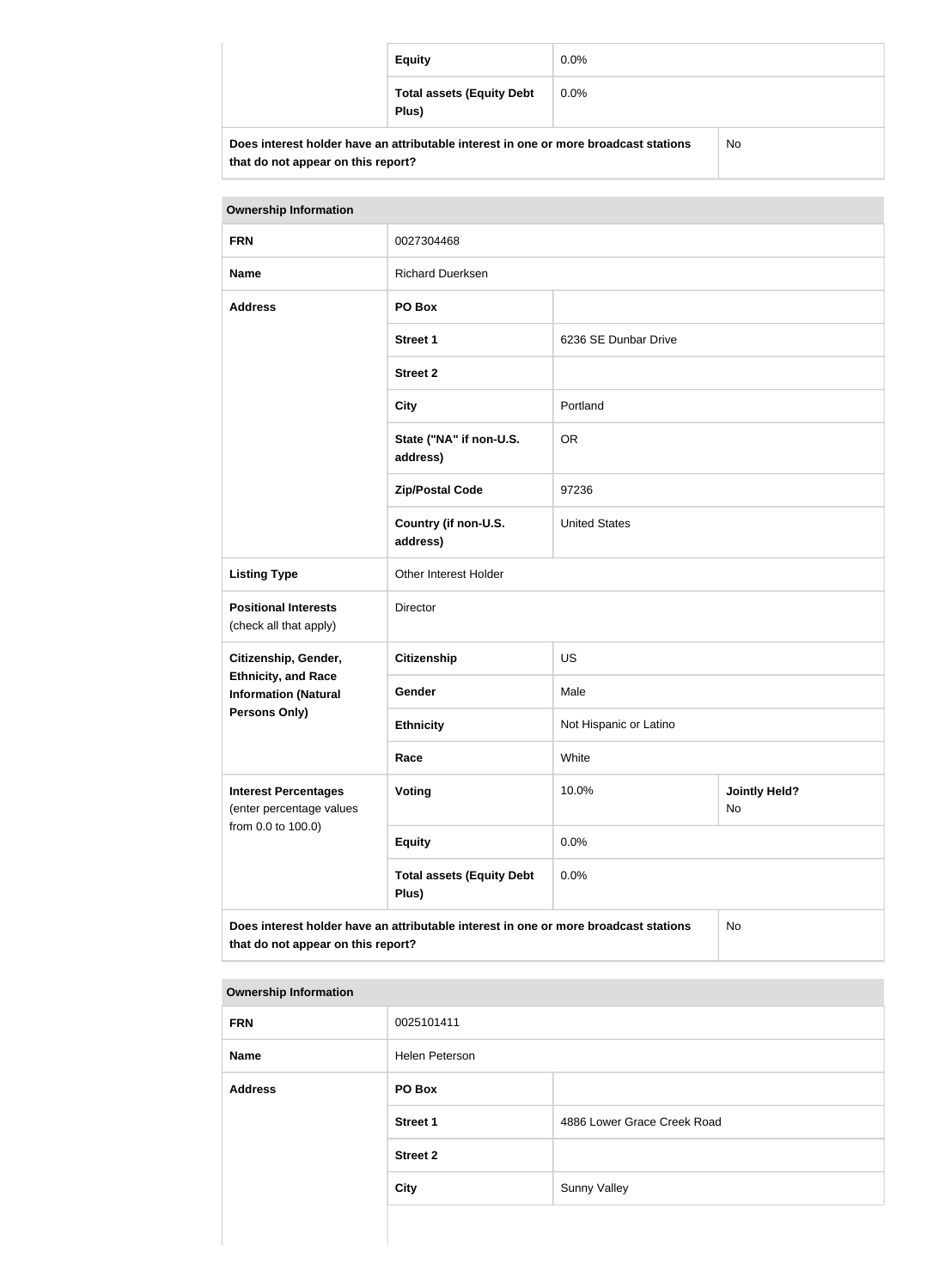|                                                                                      | State ("NA" if non-U.S.<br>address)       | <b>OR</b>              |                                   |
|--------------------------------------------------------------------------------------|-------------------------------------------|------------------------|-----------------------------------|
|                                                                                      | <b>Zip/Postal Code</b>                    | 97494                  |                                   |
|                                                                                      | Country (if non-U.S.<br>address)          | <b>United States</b>   |                                   |
| <b>Listing Type</b>                                                                  | <b>Other Interest Holder</b>              |                        |                                   |
| <b>Positional Interests</b><br>(check all that apply)                                | Officer, Director                         |                        |                                   |
| Citizenship, Gender,                                                                 | <b>Citizenship</b>                        | <b>US</b>              |                                   |
| <b>Ethnicity, and Race</b><br><b>Information (Natural</b>                            | Gender                                    | Female                 |                                   |
| Persons Only)                                                                        | <b>Ethnicity</b>                          | Not Hispanic or Latino |                                   |
|                                                                                      | Race                                      | White                  |                                   |
| <b>Interest Percentages</b><br>(enter percentage values<br>from 0.0 to 100.0)        | Voting                                    | 10.0%                  | <b>Jointly Held?</b><br><b>No</b> |
|                                                                                      | <b>Equity</b>                             | 0.0%                   |                                   |
|                                                                                      | <b>Total assets (Equity Debt</b><br>Plus) | 0.0%                   |                                   |
| Does interest holder have an attributable interest in one or more broadcast stations |                                           |                        | <b>No</b>                         |

**Ownership Information FRN** 0025101569 **Name** Robert M. Bliss **Address PO Box Street 1** 5150 Lake Earl Drive **Street 2 City Crescent City State ("NA" if non-U.S. address)** CA **Zip/Postal Code** 95531 **Country (if non-U.S. address)** United States **Listing Type Circuit Constructs** Other Interest Holder **Positional Interests** (check all that apply) Director **Citizenship, Gender, Ethnicity, and Race Information (Natural Persons Only) Citizenship** US Gender Male **Ethnicity** Not Hispanic or Latino **Race** White **Interest Percentages** (enter percentage values from 0.0 to 100.0) **Voting 10.0% / Voting 10.0% / Voting 10.0% / Voting 10.0% / Voting 10.0% / Voting 10.0% / Voting 10.0% / Voting 10.0% / Voting 10.0% / Voting 10.0% / Voting 10.0% / Voting 10.0% / Voting 10.0% / Voting 10.0% / Voting 10.0** No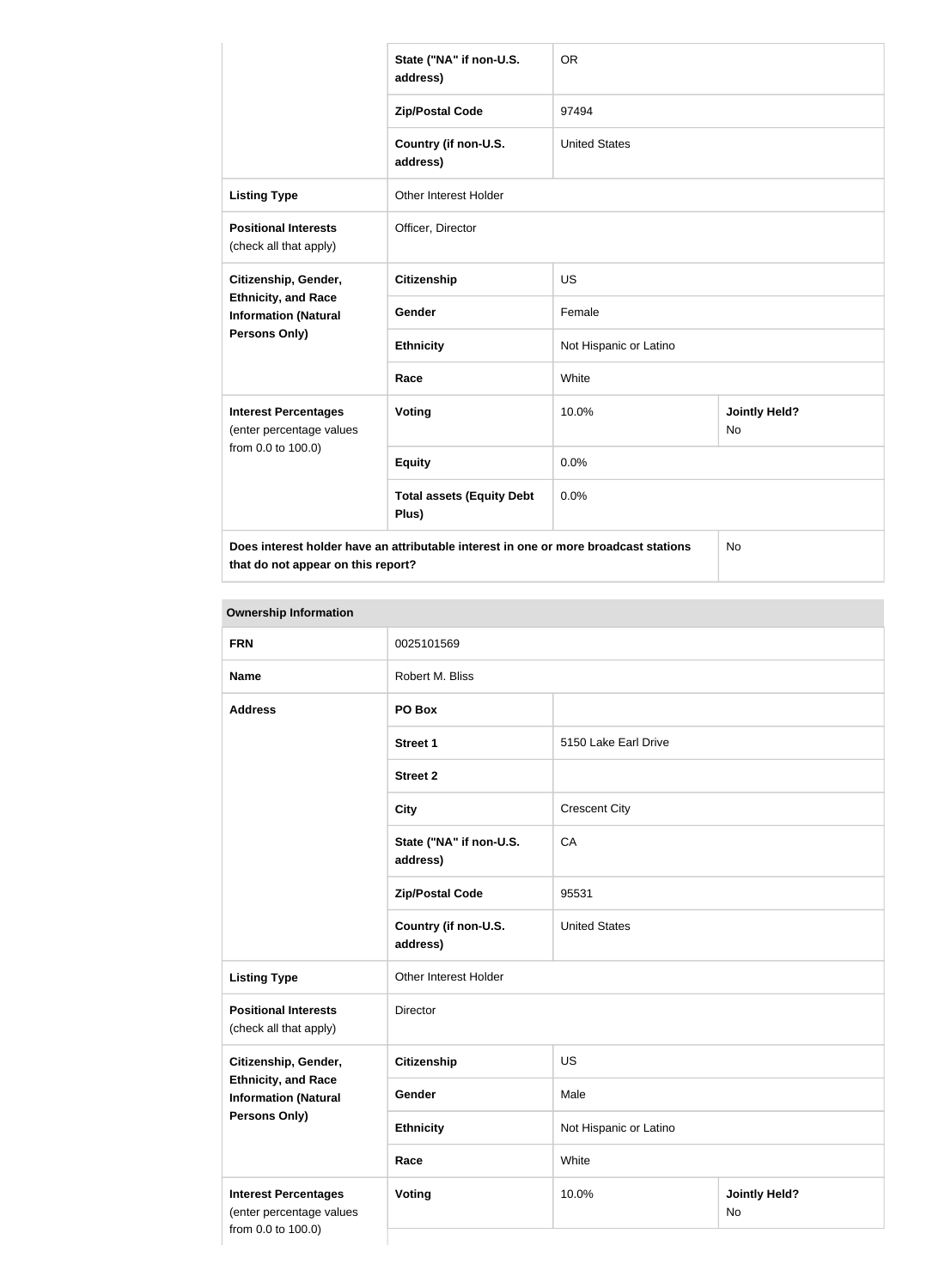|                                                                                            | <b>Equity</b>                             | $0.0\%$ |  |
|--------------------------------------------------------------------------------------------|-------------------------------------------|---------|--|
|                                                                                            | <b>Total assets (Equity Debt</b><br>Plus) | $0.0\%$ |  |
| Does interest holder have an attributable interest in one or more broadcast stations<br>No |                                           |         |  |

| <b>Ownership Information</b>                                                                                                     |                                           |                                     |  |
|----------------------------------------------------------------------------------------------------------------------------------|-------------------------------------------|-------------------------------------|--|
| <b>FRN</b>                                                                                                                       | 2130007574                                |                                     |  |
| <b>Name</b>                                                                                                                      | Antonio Rodriguez                         |                                     |  |
| <b>Address</b>                                                                                                                   | PO Box                                    |                                     |  |
|                                                                                                                                  | <b>Street 1</b>                           | 863 North View Drive                |  |
|                                                                                                                                  | <b>Street 2</b>                           |                                     |  |
|                                                                                                                                  | <b>City</b>                               | Winchester                          |  |
|                                                                                                                                  | State ("NA" if non-U.S.<br>address)       | <b>OR</b>                           |  |
|                                                                                                                                  | <b>Zip/Postal Code</b>                    | 97495                               |  |
|                                                                                                                                  | Country (if non-U.S.<br>address)          | <b>United States</b>                |  |
| <b>Listing Type</b>                                                                                                              | Other Interest Holder                     |                                     |  |
| <b>Positional Interests</b><br>(check all that apply)                                                                            | Director                                  |                                     |  |
| Citizenship, Gender,                                                                                                             | Citizenship                               | <b>US</b>                           |  |
| <b>Ethnicity, and Race</b><br><b>Information (Natural</b>                                                                        | Gender                                    | Male                                |  |
| <b>Persons Only)</b>                                                                                                             | <b>Ethnicity</b>                          | Hispanic or Latino                  |  |
|                                                                                                                                  | Race                                      | White                               |  |
| <b>Interest Percentages</b><br>(enter percentage values                                                                          | <b>Voting</b>                             | 10.0%<br><b>Jointly Held?</b><br>No |  |
| from 0.0 to 100.0)                                                                                                               | <b>Equity</b>                             | 0.0%                                |  |
|                                                                                                                                  | <b>Total assets (Equity Debt</b><br>Plus) | 0.0%                                |  |
| Does interest holder have an attributable interest in one or more broadcast stations<br>No<br>that do not appear on this report? |                                           |                                     |  |

#### **Ownership Information**

| <b>FRN</b>     | 0019461128        |                       |
|----------------|-------------------|-----------------------|
| Name           | Richard E. Surroz |                       |
| <b>Address</b> | <b>PO Box</b>     |                       |
|                | <b>Street 1</b>   | 5225 South Harlan Way |
|                | <b>Street 2</b>   |                       |
|                | <b>City</b>       | Denver                |
|                |                   |                       |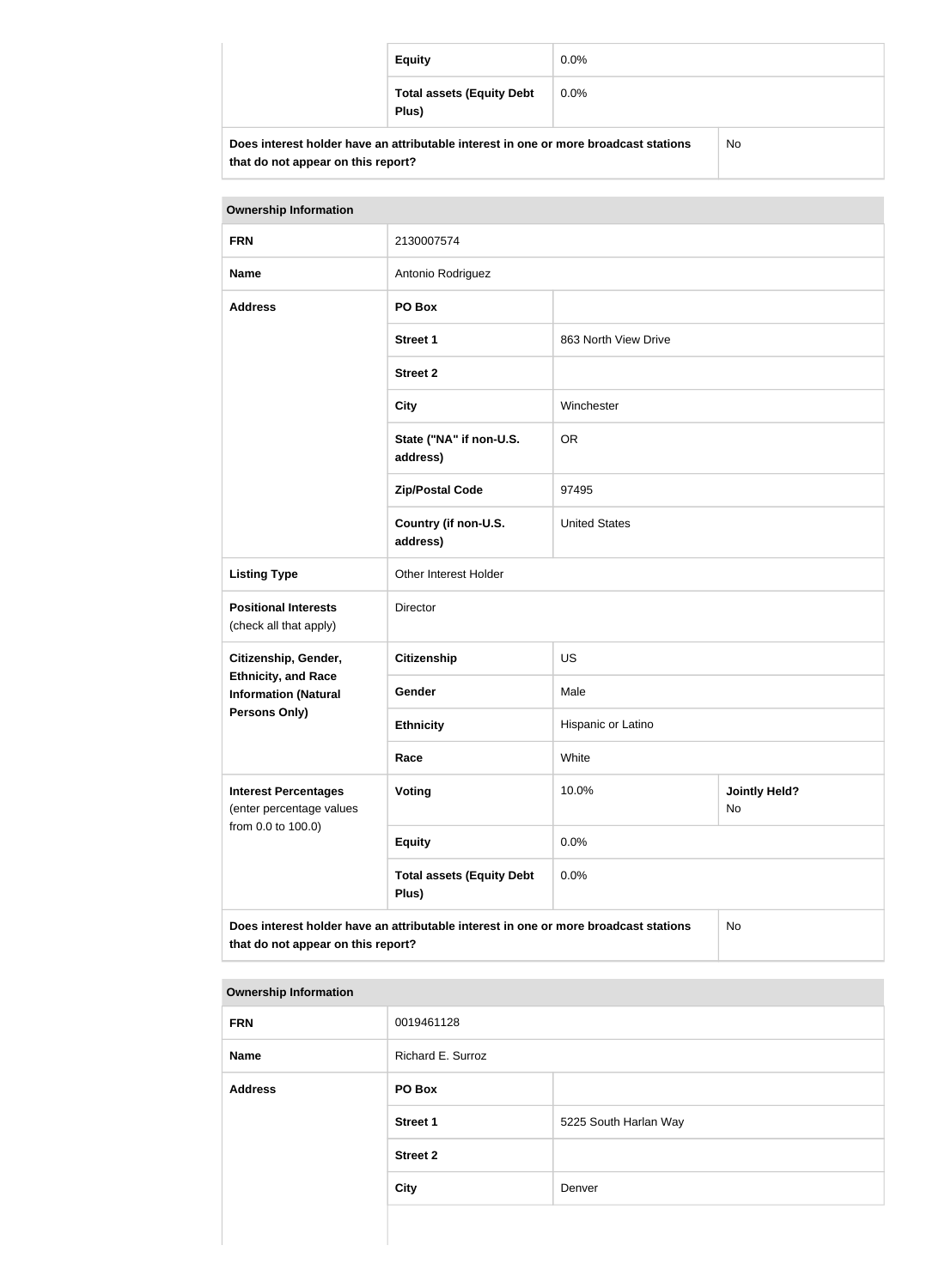|                                                           | State ("NA" if non-U.S.<br>address)                                                  | CO                     |                            |
|-----------------------------------------------------------|--------------------------------------------------------------------------------------|------------------------|----------------------------|
|                                                           | <b>Zip/Postal Code</b>                                                               | 80123                  |                            |
|                                                           | Country (if non-U.S.<br>address)                                                     | <b>United States</b>   |                            |
| <b>Listing Type</b>                                       | <b>Other Interest Holder</b>                                                         |                        |                            |
| <b>Positional Interests</b><br>(check all that apply)     | Director                                                                             |                        |                            |
| Citizenship, Gender,                                      | <b>Citizenship</b>                                                                   | US                     |                            |
| <b>Ethnicity, and Race</b><br><b>Information (Natural</b> | Gender                                                                               | Male                   |                            |
| Persons Only)                                             | <b>Ethnicity</b>                                                                     | Not Hispanic or Latino |                            |
|                                                           | Race                                                                                 | White                  |                            |
| <b>Interest Percentages</b><br>(enter percentage values   | <b>Voting</b>                                                                        | 10.0%                  | <b>Jointly Held?</b><br>No |
| from 0.0 to 100.0)                                        | <b>Equity</b>                                                                        | 0.0%                   |                            |
|                                                           | <b>Total assets (Equity Debt</b><br>Plus)                                            | 0.0%                   |                            |
|                                                           | Does interest holder have an attributable interest in one or more broadcast stations |                        | No                         |

| <b>FRN</b>                                                                    | 0027304476                          |                                  |                            |
|-------------------------------------------------------------------------------|-------------------------------------|----------------------------------|----------------------------|
| <b>Name</b>                                                                   | Kimberlei Wagner                    |                                  |                            |
| <b>Address</b>                                                                | PO Box                              |                                  |                            |
|                                                                               | Street 1                            | 401 Pine Grove Road              |                            |
|                                                                               | <b>Street 2</b>                     |                                  |                            |
|                                                                               | <b>City</b>                         | Rogue River                      |                            |
|                                                                               | State ("NA" if non-U.S.<br>address) | <b>OR</b>                        |                            |
|                                                                               | <b>Zip/Postal Code</b>              | 97537                            |                            |
|                                                                               | Country (if non-U.S.<br>address)    | <b>United States</b>             |                            |
| <b>Listing Type</b>                                                           | Other Interest Holder               |                                  |                            |
| <b>Positional Interests</b><br>(check all that apply)                         | Officer, Director                   |                                  |                            |
| Citizenship, Gender,                                                          | <b>Citizenship</b>                  | <b>US</b>                        |                            |
| <b>Ethnicity, and Race</b><br><b>Information (Natural</b>                     | Gender                              | Female                           |                            |
| <b>Persons Only)</b>                                                          | <b>Ethnicity</b>                    | Not Hispanic or Latino           |                            |
|                                                                               | Race                                | Black or African American, White |                            |
| <b>Interest Percentages</b><br>(enter percentage values<br>from 0.0 to 100.0) | <b>Voting</b>                       | 10.0%                            | <b>Jointly Held?</b><br>No |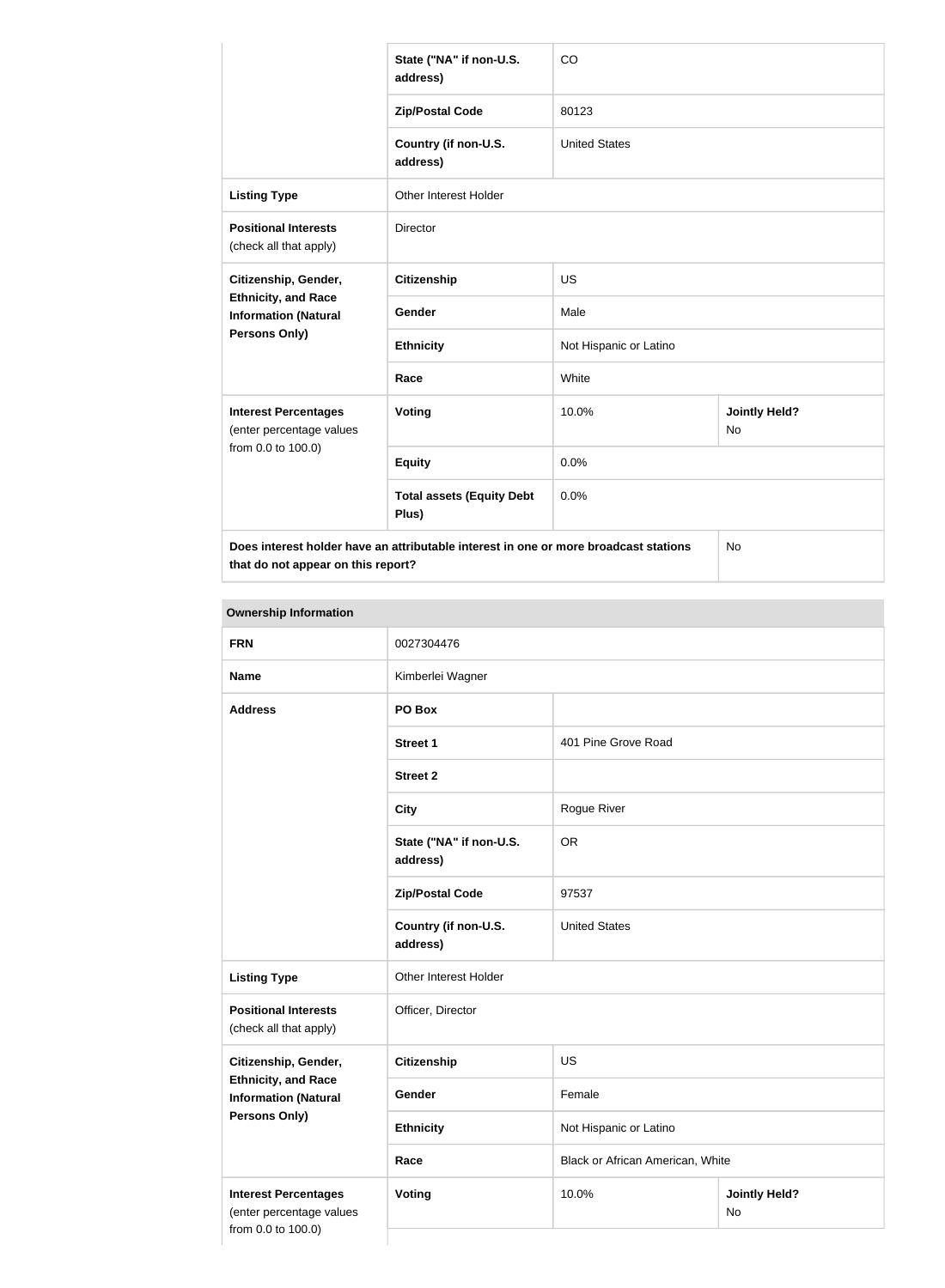|                                                                                      | <b>Equity</b>                             | $0.0\%$ |  |
|--------------------------------------------------------------------------------------|-------------------------------------------|---------|--|
|                                                                                      | <b>Total assets (Equity Debt</b><br>Plus) | $0.0\%$ |  |
| Does interest holder have an attributable interest in one or more broadcast stations |                                           | No      |  |

| <b>Ownership Information</b>                                                                                                     |                                           |                         |                            |
|----------------------------------------------------------------------------------------------------------------------------------|-------------------------------------------|-------------------------|----------------------------|
| <b>FRN</b>                                                                                                                       | 0020084521                                |                         |                            |
| <b>Name</b>                                                                                                                      | David Allen                               |                         |                            |
| <b>Address</b>                                                                                                                   | PO Box                                    |                         |                            |
|                                                                                                                                  | <b>Street 1</b>                           | 15473 SE Daffodil Place |                            |
|                                                                                                                                  | <b>Street 2</b>                           |                         |                            |
|                                                                                                                                  | <b>City</b>                               | Clackamas               |                            |
|                                                                                                                                  | State ("NA" if non-U.S.<br>address)       | <b>OR</b>               |                            |
|                                                                                                                                  | <b>Zip/Postal Code</b><br>97015           |                         |                            |
|                                                                                                                                  | Country (if non-U.S.<br>address)          | <b>United States</b>    |                            |
| <b>Listing Type</b>                                                                                                              | Other Interest Holder                     |                         |                            |
| <b>Positional Interests</b><br>(check all that apply)                                                                            | Director                                  |                         |                            |
| Citizenship, Gender,                                                                                                             | <b>Citizenship</b><br><b>US</b>           |                         |                            |
| <b>Ethnicity, and Race</b><br><b>Information (Natural</b>                                                                        | Gender                                    | Male                    |                            |
| <b>Persons Only)</b>                                                                                                             | <b>Ethnicity</b>                          | Not Hispanic or Latino  |                            |
|                                                                                                                                  | Race                                      | White                   |                            |
| <b>Interest Percentages</b><br>(enter percentage values                                                                          | <b>Voting</b>                             | 10.0%                   | <b>Jointly Held?</b><br>No |
| from 0.0 to 100.0)                                                                                                               | <b>Equity</b>                             | 0.0%                    |                            |
|                                                                                                                                  | <b>Total assets (Equity Debt</b><br>Plus) | 0.0%                    |                            |
| Does interest holder have an attributable interest in one or more broadcast stations<br>No<br>that do not appear on this report? |                                           |                         |                            |

#### **Ownership Information**

| <b>FRN</b>     | 0027312834      |                      |
|----------------|-----------------|----------------------|
| Name           | Jim Ayer        |                      |
| <b>Address</b> | PO Box          |                      |
|                | <b>Street 1</b> | 700 Summerwood Drive |
|                | <b>Street 2</b> |                      |
|                | <b>City</b>     | Medford              |
|                |                 |                      |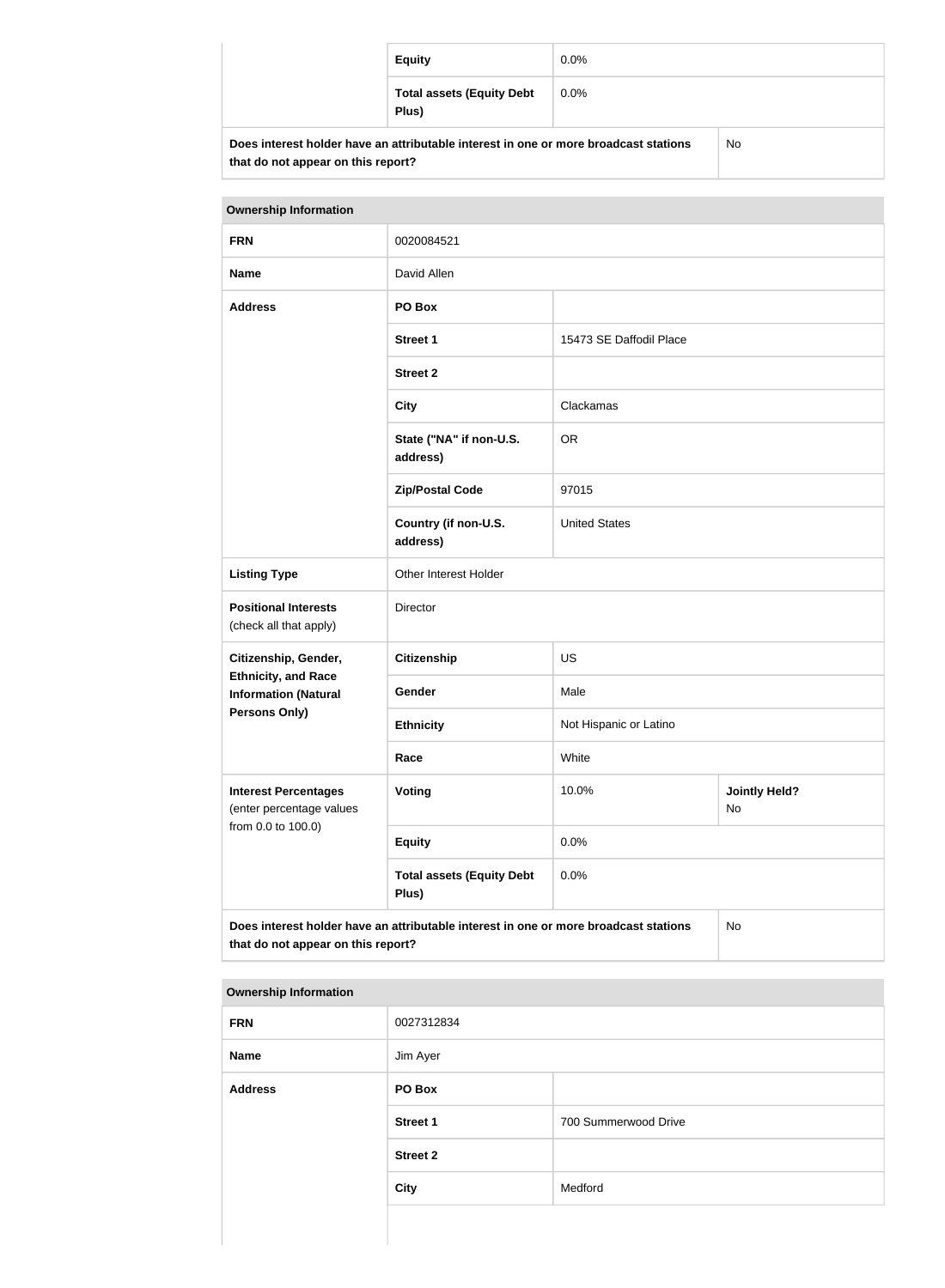|                                                           | State ("NA" if non-U.S.<br>address)                                                  | <b>OR</b>              |                                   |
|-----------------------------------------------------------|--------------------------------------------------------------------------------------|------------------------|-----------------------------------|
|                                                           | <b>Zip/Postal Code</b>                                                               | 97504                  |                                   |
|                                                           | Country (if non-U.S.<br>address)                                                     | <b>United States</b>   |                                   |
| <b>Listing Type</b>                                       | <b>Other Interest Holder</b>                                                         |                        |                                   |
| <b>Positional Interests</b><br>(check all that apply)     | Officer                                                                              |                        |                                   |
| Citizenship, Gender,                                      | <b>Citizenship</b>                                                                   | <b>US</b>              |                                   |
| <b>Ethnicity, and Race</b><br><b>Information (Natural</b> | <b>Gender</b>                                                                        | Male                   |                                   |
| <b>Persons Only)</b>                                      | <b>Ethnicity</b>                                                                     | Not Hispanic or Latino |                                   |
|                                                           | Race                                                                                 | White                  |                                   |
| <b>Interest Percentages</b><br>(enter percentage values   | Voting                                                                               | 0.0%                   | <b>Jointly Held?</b><br><b>No</b> |
| from 0.0 to 100.0)                                        | <b>Equity</b>                                                                        | 0.0%                   |                                   |
|                                                           | <b>Total assets (Equity Debt</b><br>Plus)                                            | 0.0%                   |                                   |
|                                                           | Does interest holder have an attributable interest in one or more broadcast stations |                        | <b>No</b>                         |

| <b>FRN</b>                                                                    | 0027312800                          |                          |                            |
|-------------------------------------------------------------------------------|-------------------------------------|--------------------------|----------------------------|
| <b>Name</b>                                                                   | Kip Bradford                        |                          |                            |
| <b>Address</b>                                                                | PO Box                              |                          |                            |
|                                                                               | <b>Street 1</b>                     | 2284 SW Allen Creek Road |                            |
|                                                                               | <b>Street 2</b>                     |                          |                            |
|                                                                               | <b>City</b>                         | <b>Grants Pass</b>       |                            |
|                                                                               | State ("NA" if non-U.S.<br>address) | <b>OR</b>                |                            |
|                                                                               | <b>Zip/Postal Code</b>              | 97257                    |                            |
|                                                                               | Country (if non-U.S.<br>address)    | <b>United States</b>     |                            |
| <b>Listing Type</b>                                                           | Other Interest Holder               |                          |                            |
| <b>Positional Interests</b><br>(check all that apply)                         | Officer                             |                          |                            |
| Citizenship, Gender,                                                          | <b>Citizenship</b>                  | <b>US</b>                |                            |
| <b>Ethnicity, and Race</b><br><b>Information (Natural</b>                     | Gender                              | Male                     |                            |
| Persons Only)                                                                 | <b>Ethnicity</b>                    | Not Hispanic or Latino   |                            |
|                                                                               | Race                                | White                    |                            |
| <b>Interest Percentages</b><br>(enter percentage values<br>from 0.0 to 100.0) | <b>Voting</b>                       | 0.0%                     | <b>Jointly Held?</b><br>No |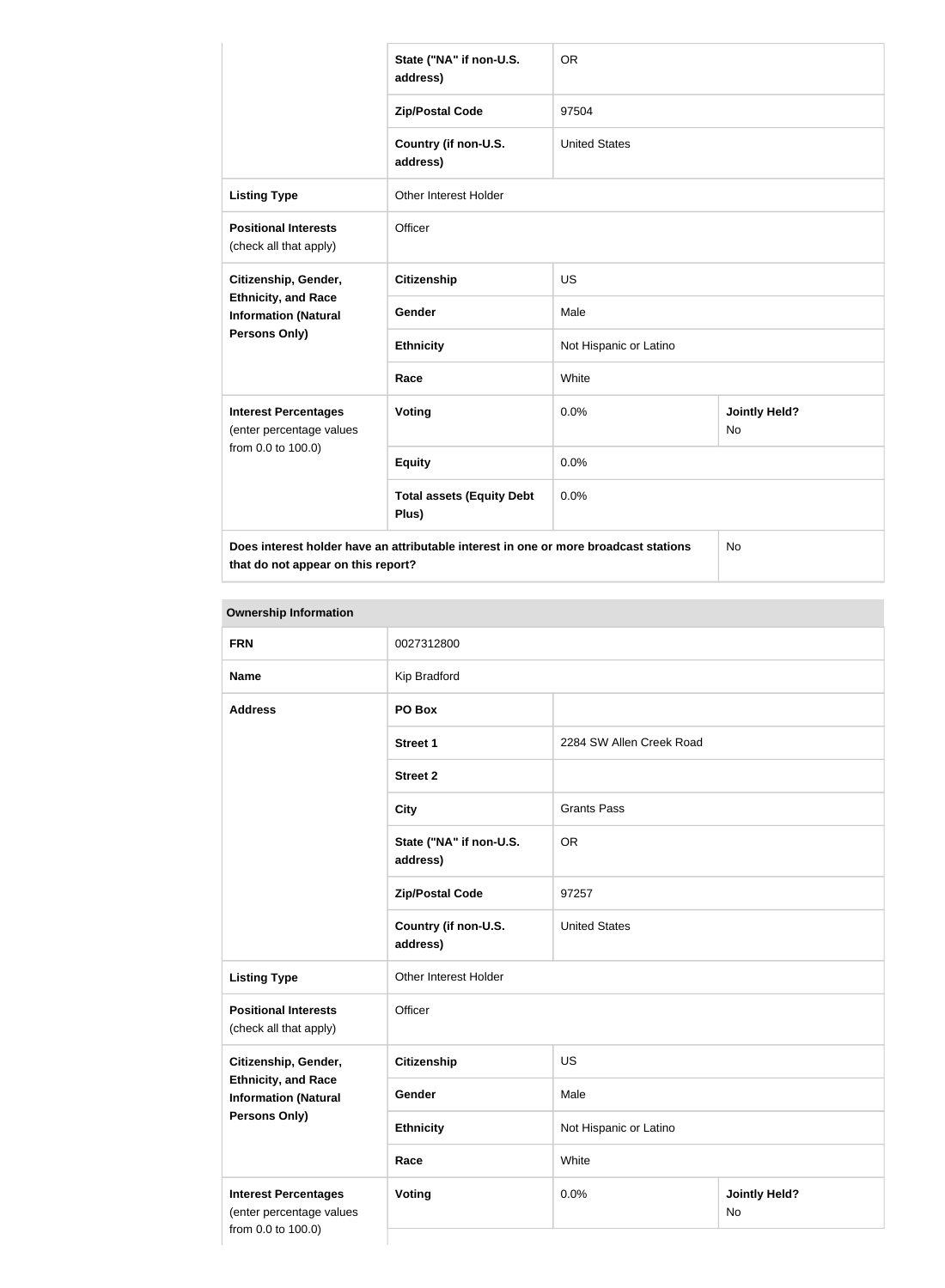| <b>Equity</b>                                                                        | $0.0\%$ |    |
|--------------------------------------------------------------------------------------|---------|----|
| <b>Total assets (Equity Debt</b><br>Plus)                                            | $0.0\%$ |    |
| Does interest holder have an attributable interest in one or more broadcast stations |         | No |

| <u>DUES INCRESTIQUE NAVE AN AUNUMENTE INCRESTING UN INCREDIT DI DAUGAS ESCUDIS</u> |  |
|------------------------------------------------------------------------------------|--|
| that do not appear on this report?                                                 |  |

| <b>Ownership Information</b>                                                                                                                               |                                                                                      |                        |                            |
|------------------------------------------------------------------------------------------------------------------------------------------------------------|--------------------------------------------------------------------------------------|------------------------|----------------------------|
| <b>FRN</b>                                                                                                                                                 | 0025101445                                                                           |                        |                            |
| <b>Name</b>                                                                                                                                                | John Bridges                                                                         |                        |                            |
| <b>Address</b>                                                                                                                                             | PO Box<br>5325                                                                       |                        |                            |
|                                                                                                                                                            | <b>Street 1</b>                                                                      |                        |                            |
|                                                                                                                                                            | <b>Street 2</b>                                                                      |                        |                            |
|                                                                                                                                                            | <b>City</b>                                                                          | <b>Central Point</b>   |                            |
|                                                                                                                                                            | State ("NA" if non-U.S.<br>address)                                                  | <b>OR</b>              |                            |
|                                                                                                                                                            | <b>Zip/Postal Code</b>                                                               | 97502                  |                            |
|                                                                                                                                                            | Country (if non-U.S.<br>address)                                                     | <b>United States</b>   |                            |
| <b>Listing Type</b>                                                                                                                                        | Other Interest Holder                                                                |                        |                            |
| <b>Positional Interests</b><br>(check all that apply)                                                                                                      | <b>Director</b>                                                                      |                        |                            |
| Citizenship, Gender,                                                                                                                                       | <b>Citizenship</b>                                                                   | <b>US</b>              |                            |
| <b>Ethnicity, and Race</b><br><b>Information (Natural</b>                                                                                                  | Gender                                                                               | Male                   |                            |
| Persons Only)                                                                                                                                              | <b>Ethnicity</b>                                                                     | Not Hispanic or Latino |                            |
|                                                                                                                                                            | Race                                                                                 | White                  |                            |
| <b>Interest Percentages</b><br>(enter percentage values                                                                                                    | <b>Voting</b>                                                                        | 10.0%                  | <b>Jointly Held?</b><br>No |
| from 0.0 to 100.0)                                                                                                                                         | <b>Equity</b>                                                                        | 0.0%                   |                            |
|                                                                                                                                                            | <b>Total assets (Equity Debt</b><br>Plus)                                            | 0.0%                   |                            |
| that do not appear on this report?                                                                                                                         | Does interest holder have an attributable interest in one or more broadcast stations |                        | <b>No</b>                  |
|                                                                                                                                                            |                                                                                      |                        |                            |
| (b) Respondent certifies that any interests, including equity, financial, or voting<br>Yes<br>interests, not reported in this filing are non-attributable. |                                                                                      |                        |                            |

If "No," submit as an exhibit an explanation.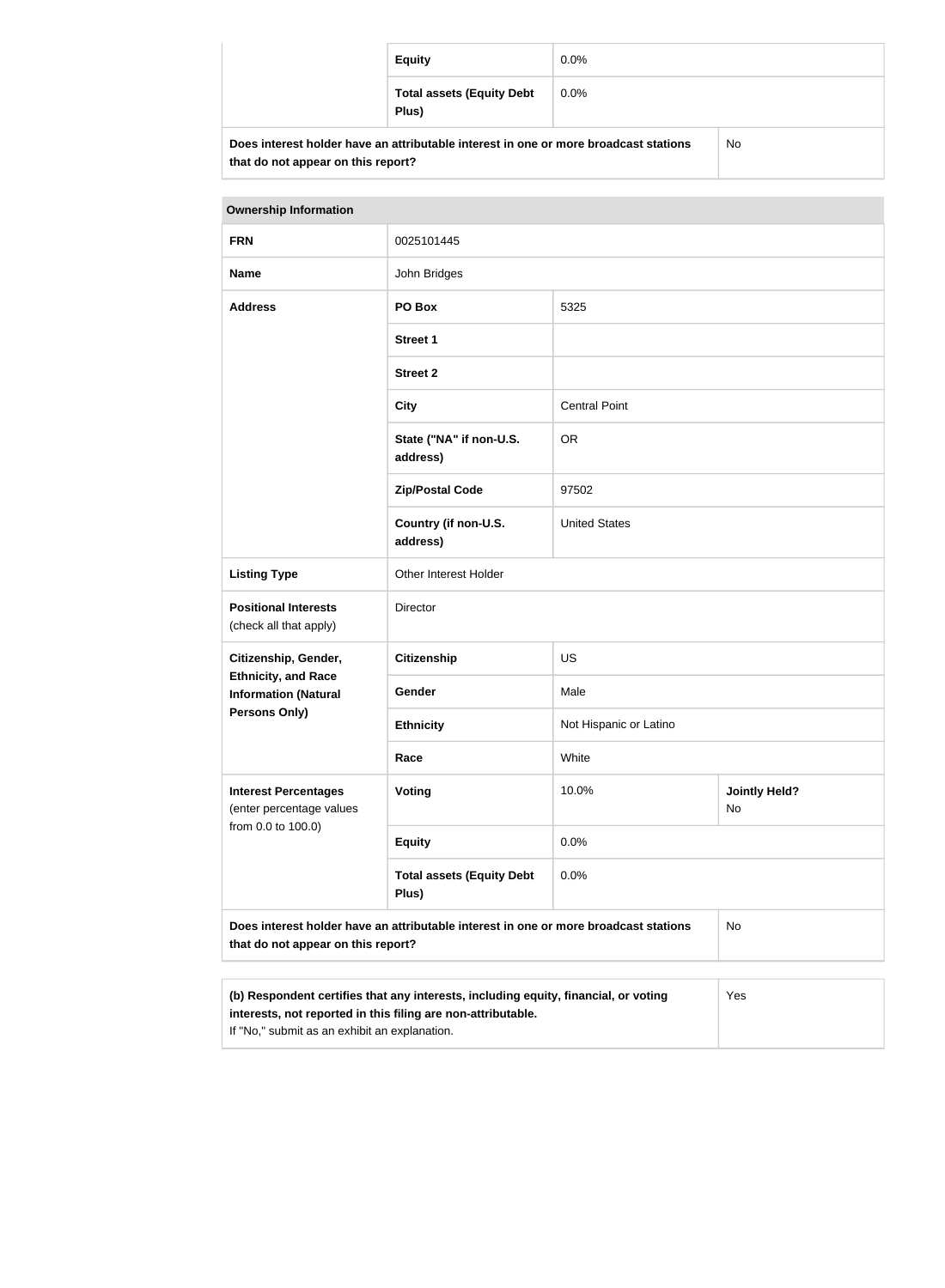

**(d) Are any of the individuals listed as an attributable interest holder in the Respondent married to each other or related to each other as parentchild or as siblings?** No

If "Yes," provide the following information for each such the relationship.

| (e) Is Respondent seeking an attribution exemption for any officer or director with<br>duties wholly unrelated to the Licensee(s)?                                                                                             | No |
|--------------------------------------------------------------------------------------------------------------------------------------------------------------------------------------------------------------------------------|----|
| If "Yes," complete the information in the required fields and submit an Exhibit fully describing<br>that individual's duties and responsibilities, and explaining why that individual should not be<br>attributed an interest. |    |

**3. Organizational Chart (Licensees Only)**

Attach a flowchart or similar document showing the Licensee's vertical ownership structure including the Licensee and all entities that have attributable interests in the Licensee. Licensees with a single parent entity may provide a brief explanatory textual Exhibit in lieu of a flowchart or similar document. Licensees without parent entities should so indicate in a textual Exhibit.

#### **Non-Licensee Respondents should select "N/A" in response to this question.**

Respondent is a nonprofit corporation with a self-perpetuating board of directors and no parent or subsidiary entity with any attributable broadcast interests.

#### **Section III - Certification**